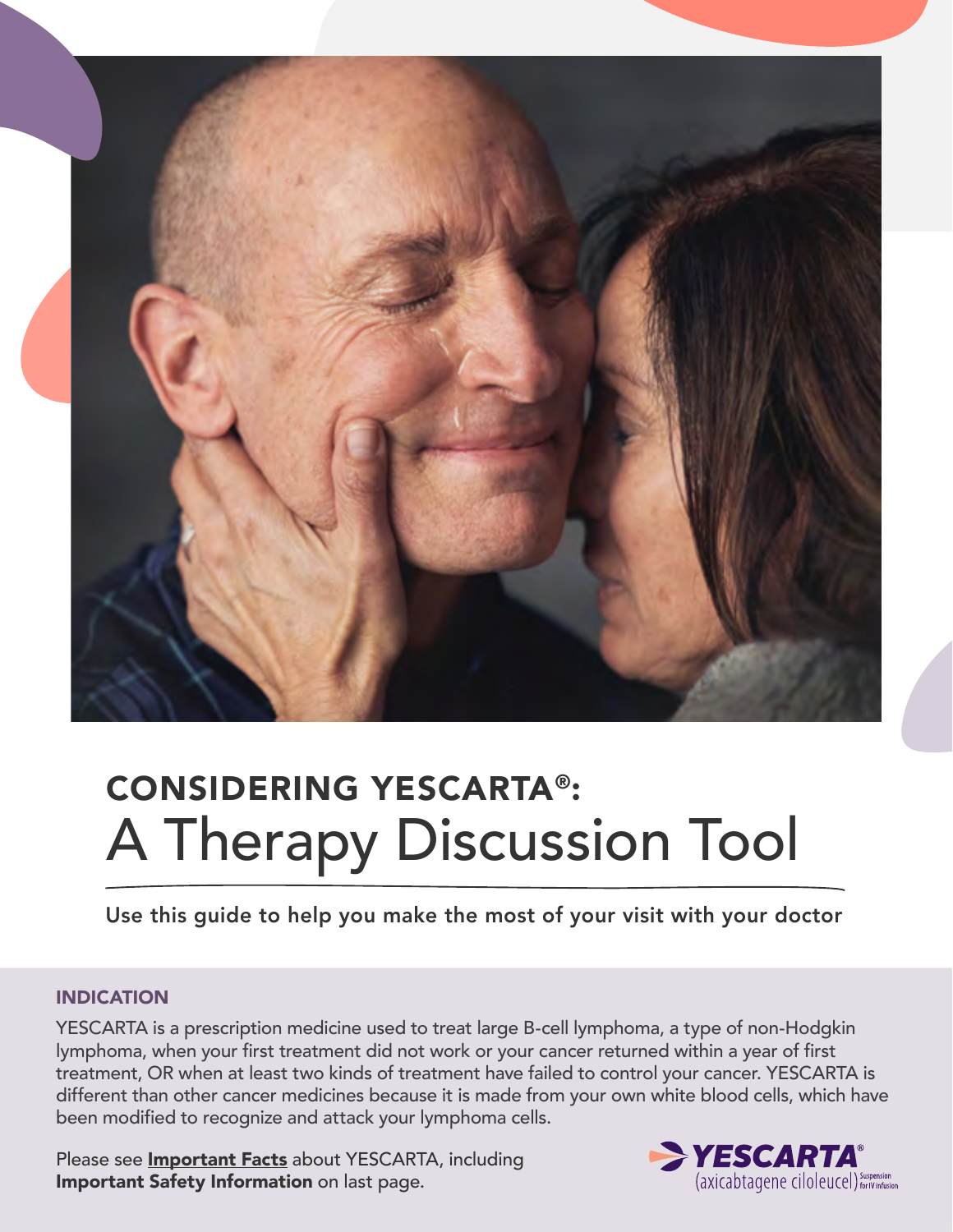## INFORMED IS EMPOWERED:

## The right questions can help you make the right decision

When you or your loved ones are exploring new treatment options, there's a lot to consider. So it's important to get all the information you need. Here are some questions to ask your doctor on your next visit. Because together, you and your doctor can determine if YESCARTA® is right for you.

| <b>WHAT TO ASK</b>                                                              |
|---------------------------------------------------------------------------------|
| Am I eligible to receive YESCARTA?                                              |
| What are the risks of YESCARTA?                                                 |
| What is your experience with YESCARTA?                                          |
| How is YESCARTA different from other treatments?                                |
| What are the risks of the other treatments?                                     |
| When was YESCARTA approved by the FDA?                                          |
| What would my day-to-day be like during treatment?                              |
| What does the YESCARTA process involve?                                         |
| How much will my family and friends need to be involved<br>with this treatment? |
| Where would I go to get YESCARTA?                                               |
| Since 2 Is YESCARTA covered by insurance?                                       |
| Do you have any additional resources on this treatment for me?                  |

Please see **[Important Facts](https://www.gilead.com/-/media/files/pdfs/medicines/other/yescarta/yescarta.pdf)** about YESCARTA, including Important Safety Information on last page.

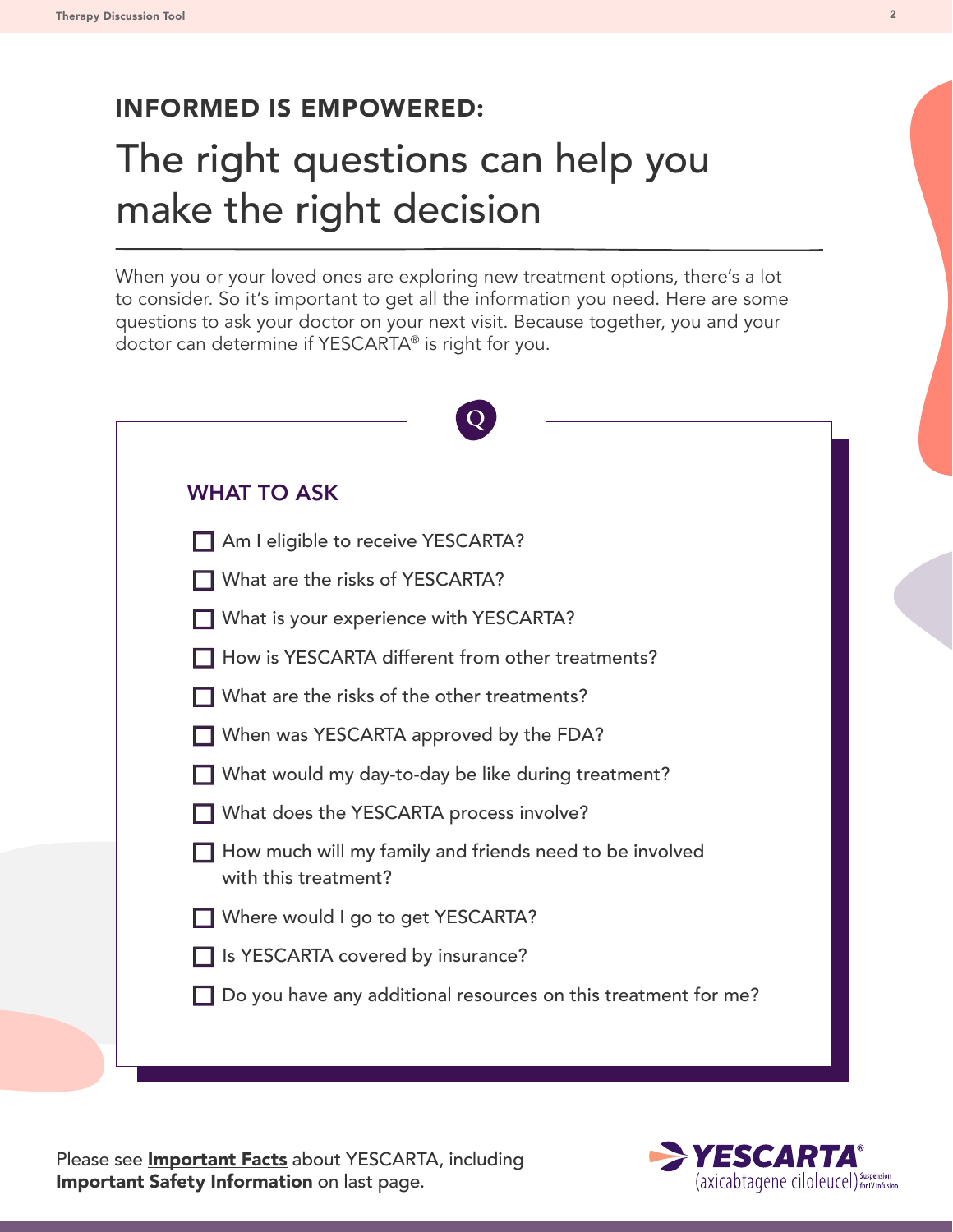## Kite Konnect® is here to help

You don't have to do it all on your own. From finding an Authorized Treatment Center, to learning about support resources that may be available to you, Kite Konnect is here to help you and your caregiver throughout the treatment journey once your physician has decided CAR T-cell therapy is appropriate for you.





#### Find a Treatment Center

Kite Konnect can help you find a CAR T Authorized Treatment Center when you're ready to begin therapy.



#### Reimbursement Support

To assist with understanding coverage for your Kite treatment, help with benefits investigations, claims appeals information, and potential sources of support for eligible uninsured and underinsured patients.



#### Logistics Support

Kite Konnect can provide information about potential resources for transportation and housing assistance.



#### Patient Navigator

Patient Navigators are here to help patients and caregivers feel informed, confident, and supported throughout every step of the CAR T treatment Journey.



Kite Konnect® can help with finding an Authorized Treatment Center and provide information about the support resources that may be available to you. 1-844-454-KITE [5483], Monday–Friday, 5 AM–6 PM PT.

Please note: Kite Konnect support may be subject to eligibility requirements and other terms and conditions. Contact Kite Konnect® for more information.

Authorized Treatment Centers are independent facilities certified to dispense Kite CAR T therapies. Choice of an Authorized Treatment Center is within the sole discretion of the physician and patient. Kite does not endorse any individual treatment sites.

Resources may include referrals to independent third-party nonprofit patient assistance programs. These programs are not operated or controlled by Kite. Nonprofit patient assistance program eligibility requirements may vary and are established solely by each independent organization. Kite makes no guarantee with respect to reimbursement or copay assistance for any item or service.

Cell therapy programs are for eligible prescribed patients.